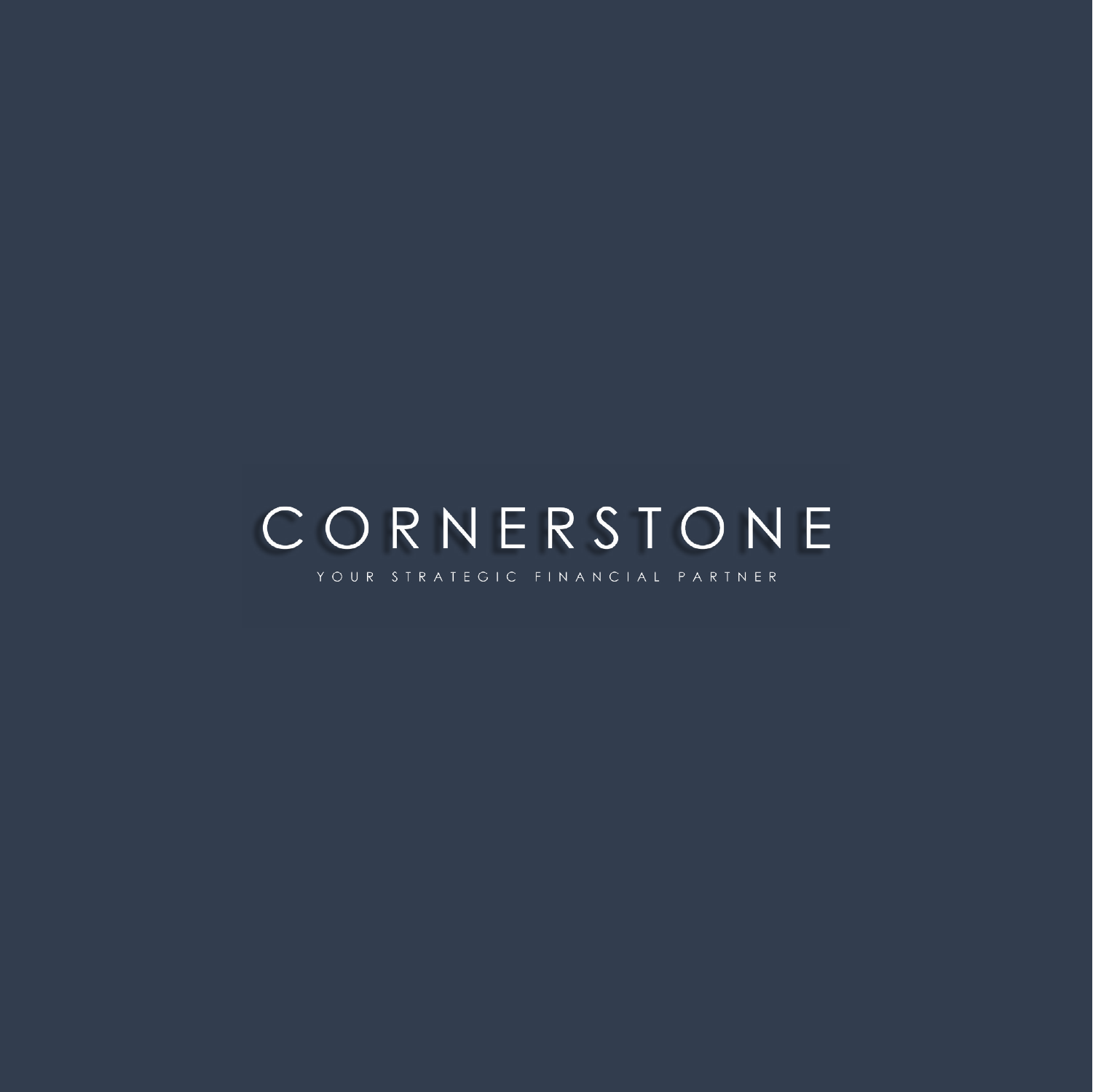# CONTROL. PROFIT. GROWTH.

Who doesn't want more profit, more control and to grow their business?

Surprisingly, 80% of small business owners don't! They live by their bank account and their success or failure is arguably down to luck rather than judgement. And they're happy with that.

The other 20% are the ones who do. Those are the ones who would take value from a Strategic Financial Partner.

If you feel you are in this minority, you're most likely in the right place.

The next question is, are we the right partner for you?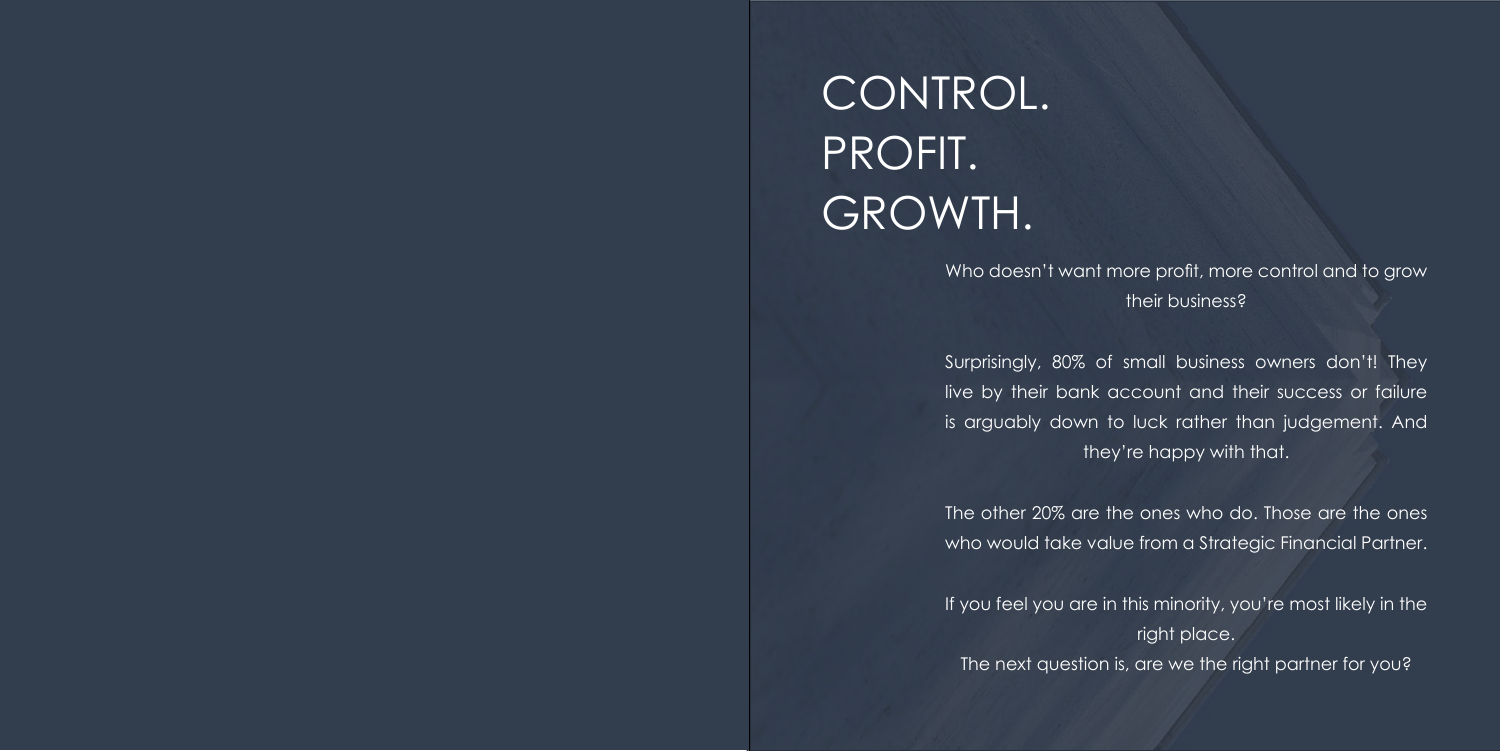## W H O W E W O R K W I T H

Our clients comes from all walks of life, but tend to find us when they're experiencing one or more of these scenarios:

> The majority of our clients are 6 and 7 figure business owners who tend to have similar personality traits:

Therefore, in order for us to become the Cornerstone to your business, we have to fit with you and KNOW that we can provide you with massive value, otherwise how do we justify what we charge?!

- Action takers;
- High expectations for themselves and those around them;
- Value quality and want the best;
- Straight to the point and appreciate straight talking;
- Open minded;
- Quick to respond and treat our requests for information as a priority;
- Understand the value of proper business information.

Would you want to work with a faceless Strategic Financial Partner who has hundreds of clients who they never speak to and don't know their business inside out? Probably not.

- They're trying to get information out of their current finance team / person but are met with excuses or push backs;
- They don't trust the information and advice they are being given;
- They've hit a rough patch and need help getting through it;
- They're at the stage where they require some strategic financial help, but don't yet need someone full time.

Due to the nature of how we work and the level of support we provide our clients, we can't help everyone and won't pretend we can.

We will never be a business that has hundreds of clients at one time, we won't outsource the work and we only recruit the best in house staff (buy cheap buy twice, as the saying goes). What that means is that our fabulous clients really do become part of our family. We get to know them on a personal basis, speak to and see them regularly and provide the best, one to one support and advice they could possibly have.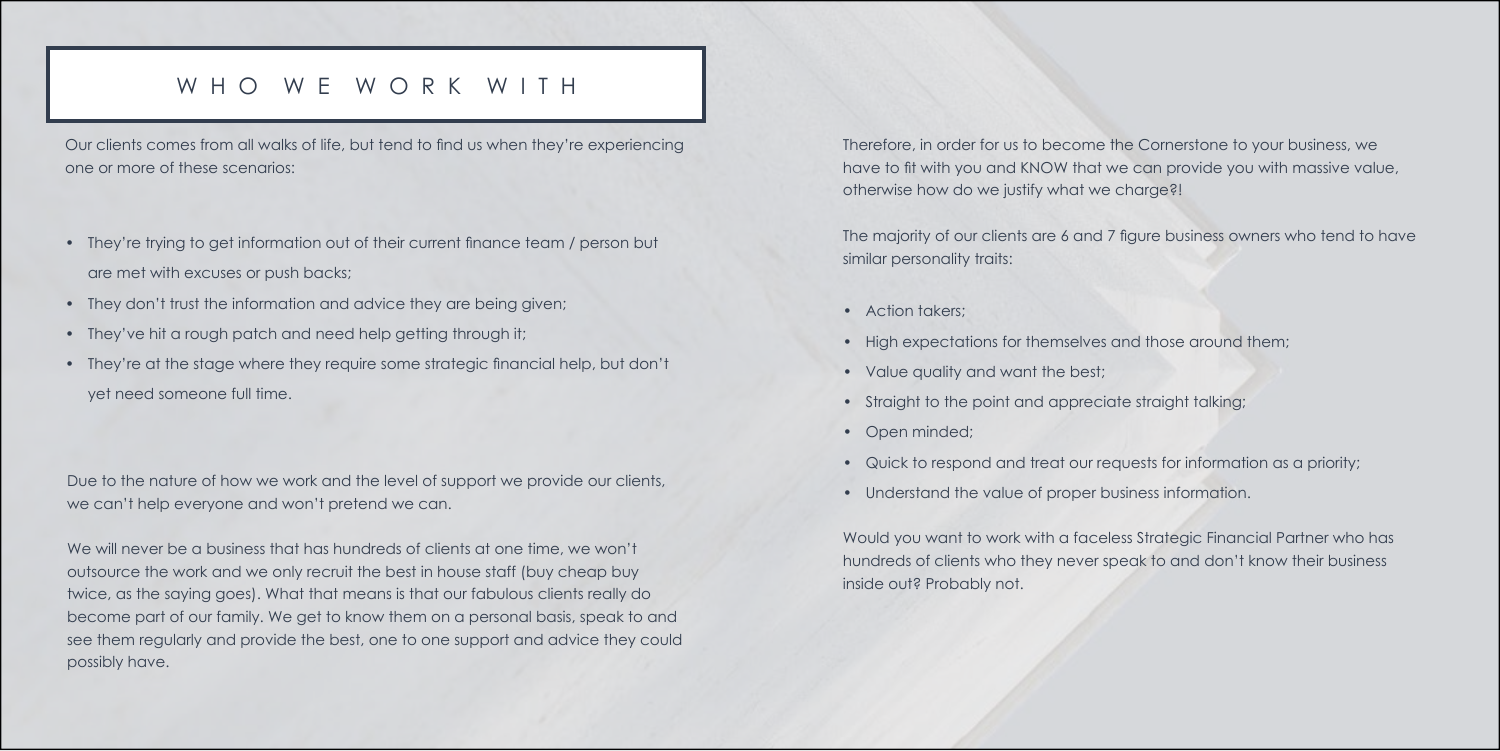"In business, there are good times and bad. The Cornerstone team have successfully navigated us through both and become an indispensable extension of our team.

We took on Cornerstone during a period of strong growth. I was looking for high level support and in depth analysis that I didn't have time to address. Once signed, they started with some rigorous house-keeping, ensuring all data was correct and producing detailed management accounts. We then went on to analyse turnover targets, true costs of sale and where we might reduce overheads. Annie saved us a fortune on bank fees.

Coronavirus hit in March 2020. The travel industry was blindsided. Cornerstone responded quickly, clarifying the cash position of the business and how long we'd be able to continue without sales. They set about helping identify where we could make cuts. Our overheads were reduced by 80% within a week, effectively doubling the length of time we could survive without any sales.

Along the way, Annie has assisted with questions relating to HR, bonus structures and other general support. Cornerstone are attentive, flexible and highly effective. I wouldn't hesitate in recommending them." HH, PSA

## V I R T U A L M A N A G E M E N T A C C O U T A N T

In a corporate business, you have a finance team.

The Finance Team will consist of one or multiple 'bookkeepers', who take care of the data entry and transactional side of the business, making sure everything goes in the correct boxes so that the rest of the organisation can use the data to make the right decisions at the right time.

Then there will be a Management Accountant/ Finance Manager, who will oversee the bookkeepers, interpret and analyse that data to provide insights, and make sure the people who need it get the information at the right time.

Then you will have a Finance Director who will provide the strategic leadership to the finance team and the rest of the business.

Unfortunately, that's often no how it happens in the 'not corporate' world.

Partly because businesses often don't have the resources or the need to recruit all of those people full time, and partly because finding high quality examples of these people outside of corporate is difficult… really difficult...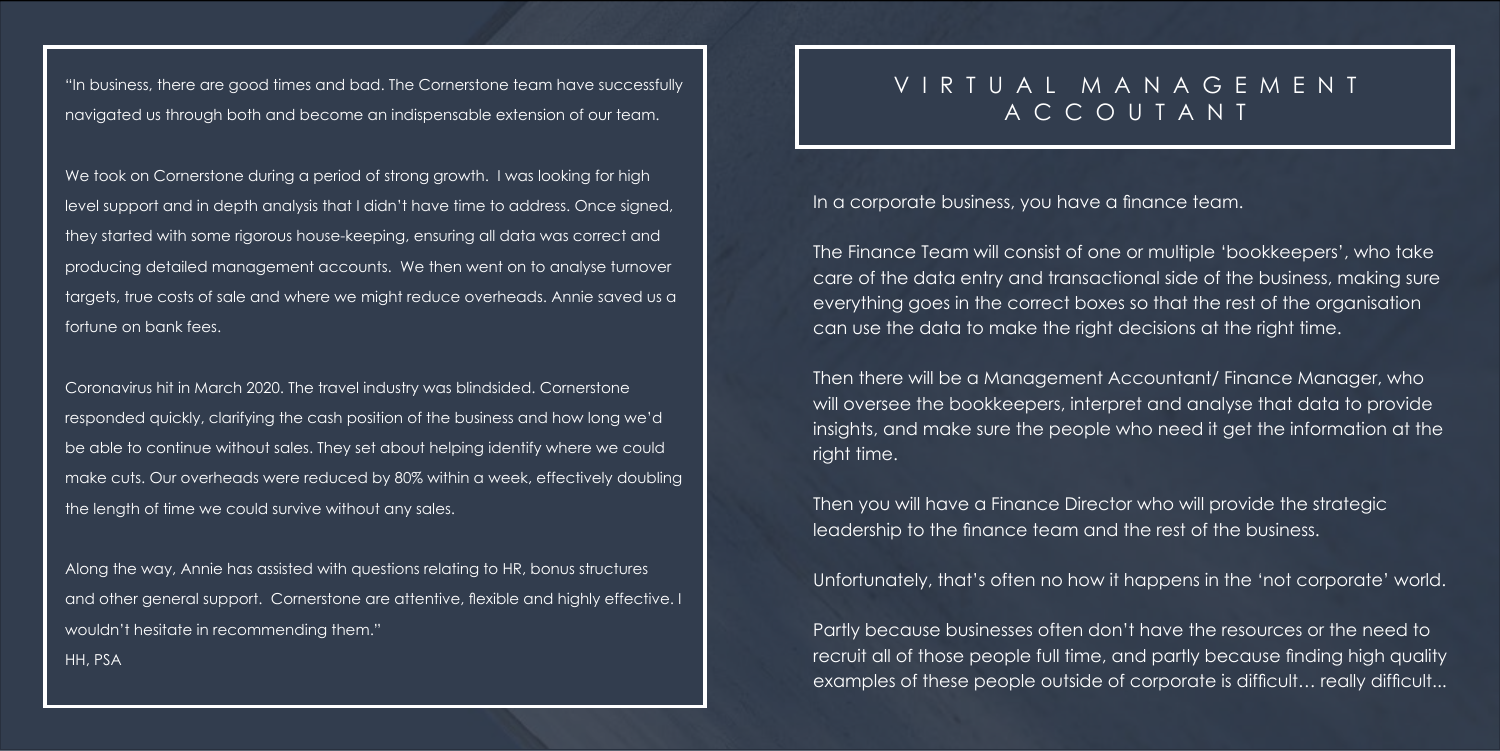How many times do you get pestered by government organisations because things have been submitted late or at the very last minute?

How about the number of times you've asked your Bookkeeper or Accountant for information on how the business is performing, yet been met with excuses and / or incorrect information?

There really is no excuse for it. You deserve better.

### V I R T U A L M A N A G E M E N T A C C O U T A N T C O N T I N U E D...

Our "Sleep At Night", outsourced finance team service takes care of the bits under FD level (see our Outsourced FD service for more information on this). We take the whole finance function and run it, as it would be run in a big business, where submissions are not late, you get the information you need and the finance team is an invaluable Cornerstone to the success and smooth running of the business, not just another unnecessary expense.

With Cornerstone, you will get what you need, when you need it, and everything else just happens by magic, so you can sleep soundly at night knowing it's all done.

- Monthly bookkeeping with data in the correct boxes so you can see where you are each month;
- A set of management accounts each month, in the format of your choosing;
- Quarterly virtual (online) business review meetings, where we talk you through the numbers, what they're telling you and what you can do to improve your profitability and financial health;
- Consulting Calls with our highly skilled team, who will talk you through how to read your management accounts
- Managed Year-End process, ensuring your Accountant if you are missing an Accountant, we'll manage that too with one of our very skilled and fabulous partners (we recognise there are dedicated tax accountants who are better at it), but we know what to look for and we know some people who are amazing at it.

to enable you to make the right decisions at the right time;

gets what they need to save you the most tax possible, or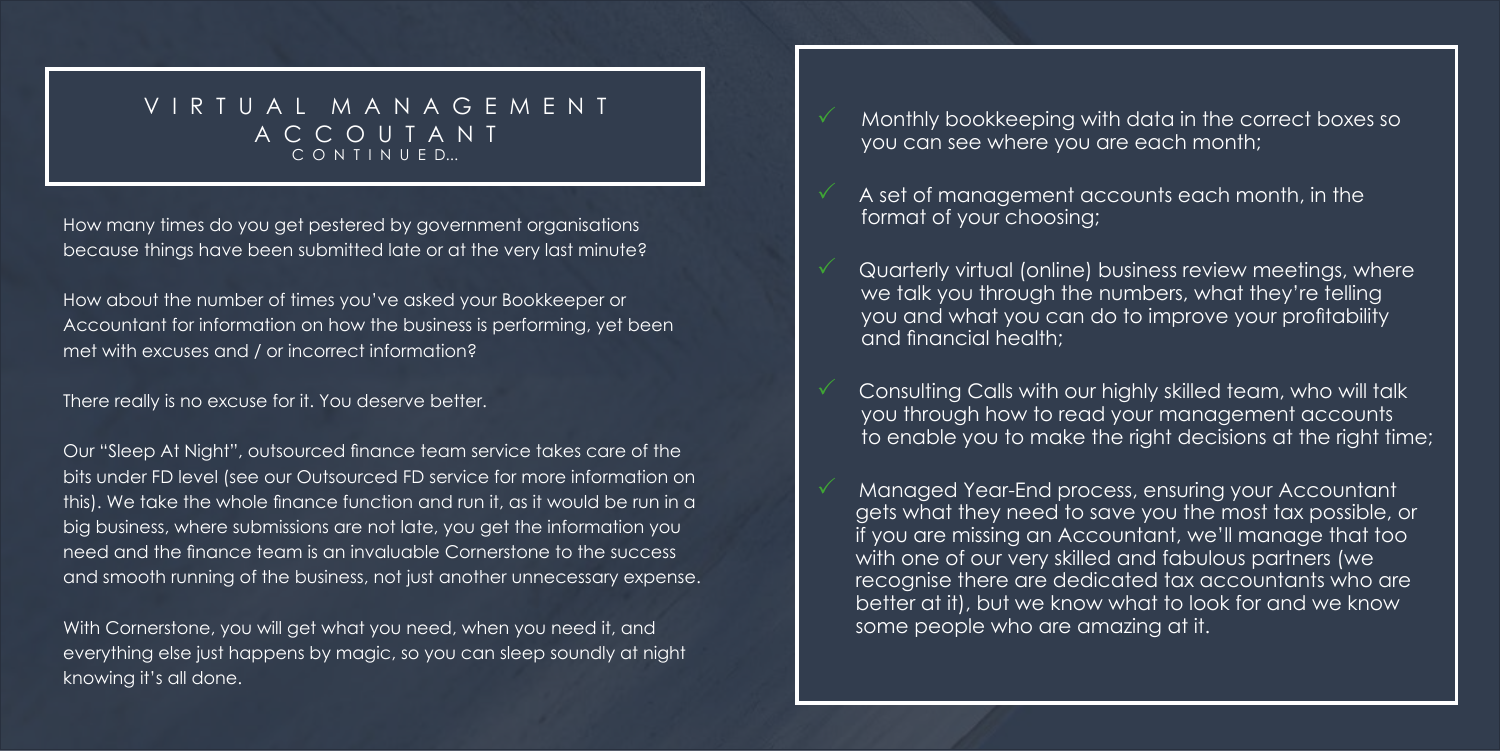"I met with Cornerstone early 2020 and didn't think they would be of much value to me as the monthly cost would have been quite a bit more than I was paying at the time, but when Covid hit and I couldn't get any info from the team I had, I decided to take the plunge and give them a shot.

I should have moved over to these guys years ago.

Let's be honest now, being a business owner is lonely. If you're here you're also most likely great at what you do, but not so great when it comes to the finance-y bit.

It's not enough to just have a "good" Bookkeeper or Accountant if you want to give your business the rocket fuel it needs to help you achieve your goals.

They are incredibly efficient, forward thinking, preventative rather than reactive and just generally really lovely.

I recommend them to literally anybody and everybody and would never go back to anywhere else now."

## CRAIG COTTON, CSC ELECTRICAL

## V I R T U A L F I N A N C E D I R E C T O R

And no, you don't need to get rid of your Accountant or Bookkeeper if you don't want to, we work with them towards one common goal... get your business to where you want it to be.

You need the commercial, high level and strategic support that comes from a Virtual Finance Director… and a bloody good one at that…

One like us.

As well as overseeing the finance function as a whole, we've worked in actual businesses (not Accountancy practices, because let's face it they are NOT the same!) our entire careers. We know the day to day challenges and the commercial horrendous-ness that goes on. We're not naive to believe that everything is just sales in, costs out, and you increase one and decrease the other to become successful.

It's not that simple. It never is.

So we won't give you that kind of level of advice or support. We are not a one size fits all, we get to know your business as much as, if not more than, you as the business owner so that we only provide the best advice for the future of you and your business.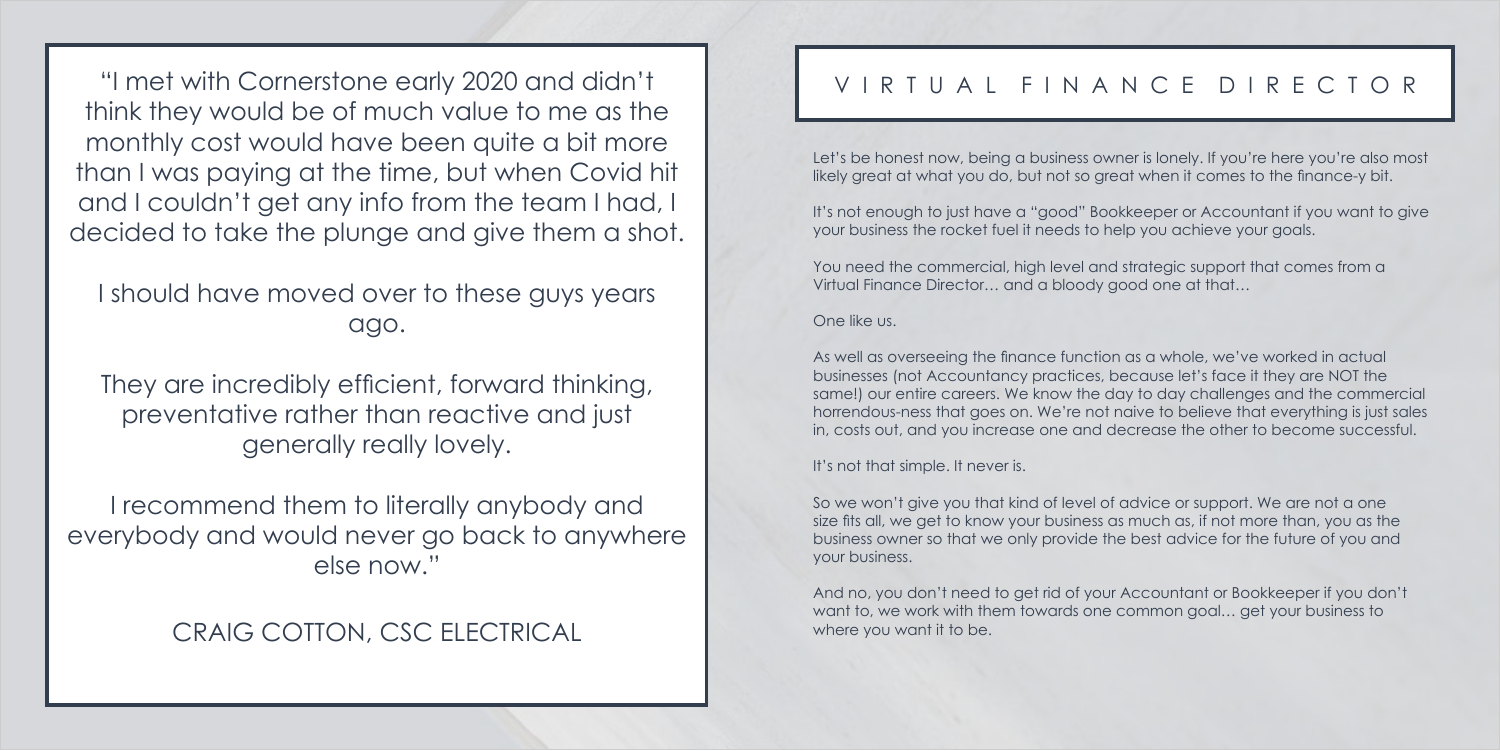- Full day strategy and action plan meeting;
- Process reviews and improvements;
- $\nu$  Budgets, forecasts & Key Performance Indicators (KPIs) setting and monitoring;
- Cost saving strategies;
- Cashflow forecasting;
- $\checkmark$  Monthly virtual business review meeting where we talk you through the numbers, what they're telling you and what you can do to improve your profitability and financial health;

own bookkeeping... it was really quite useful in the early days because the submitted the submitted submitted later the very later  $H$  about the number of times  $\mathcal{L}$ "Like all start-ups and small businesses, I had been doing my as it kept me in close touch with the all-important finances of the business.

However, as the business grew so did the financial time spent on this distracted me from coming up with new Our Sleep At Night (the chief I meet enjoyed) (the stuff I most enjoyed). administration, to the point where it became a burden. The products that would develop the business and add to its value

information on this). We take the whole finance function and run it, At this point, a chance meeting brought me into contact the Annie of Cornerstone. We started using them to do our books (particularly running the payroll and pension scheme) in October 2019. Since then Annie has helped us move to a With Cornerstone, who were will get what you need to your need it and what you need it. historic data)… pleased I wasn't doing that myself! new accounting package (including porting over 16 years' of

I can thoroughly recommend Annie and her team if you want to get back to doing your day-job and having more fun at work, I'm now able to delegate the financial administration knowing that it will be done to my exacting standard (Annie will confirm I'm a fussy customer!)."

PAUL BRAMLEY, METROSOL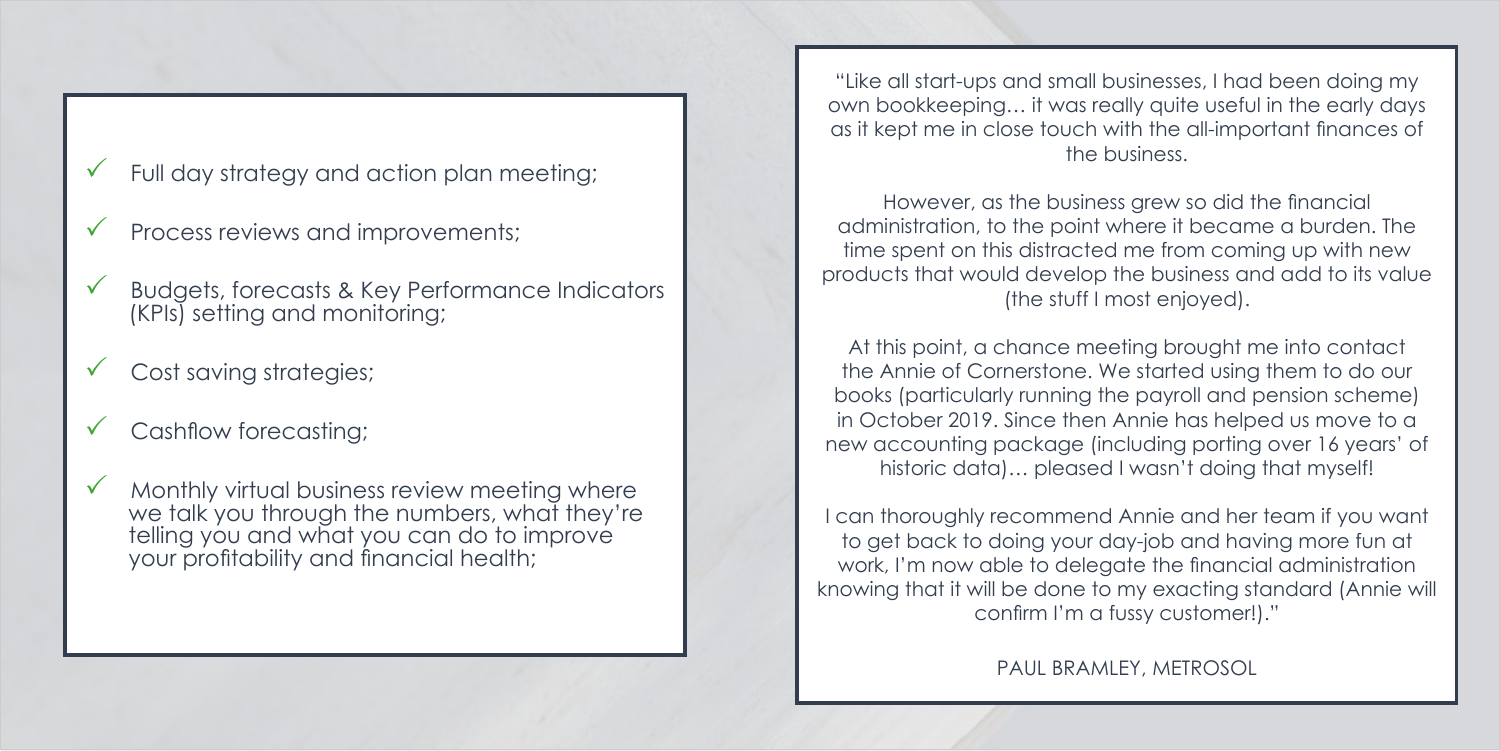A great business owner needs a great Finance Director helping them understand and use the data in their company, and a great Finance Director needs a great team behind them getting the data right in the first place.

We know that neither of those roles are easy to fill, and certainly if you haven't got the resources or need for two or more members of staff.

You can get a bookkeeper, but you then still don't have someone with the nouse to help you solve problems as they arise, or someone to bounce ideas off who has probably already seen or done it before, or can give you a different high level perspective. Business is lonely… really lonely, and until you've run and grown your own, you can't understand. You shouldn't be going through it alone. The support network is really important. However, it's not enough to just have a "yes" man behind you who won't tell you if you're potentially going to do something silly – you need a strong head and someone who will look out for your best interests.

With our full service, you get both areas covered, by extremely experienced, knowledgeable and skilled people, for around the price of a junior member of staff.

## V I R T U A L F I N A N C E T E A M

You can get a Finance Director, but then you still need an experienced and skilled bookkeeper making sure the data is correct and in the correct boxes. A Finance Director can't do their job without an on-theball Bookkeeper, and if they say they can, they are probably not very good.

Over the course of our careers, and during our time as a business, we've worked with six, seven and eight figure business owners, helping them get their processes running the way they should be, provided them with vital information which has enabled them to change direction when needed and uncovered hundreds of thousands of pounds in revenue and profit (one client increased their bank balance by £300k in 8 months as a result of the information we were able to provide. Another one, who would have otherwise been destroyed by the Coronavirus, will survive on no income for 2 years because we were able to act and make decisions quickly when they needed it).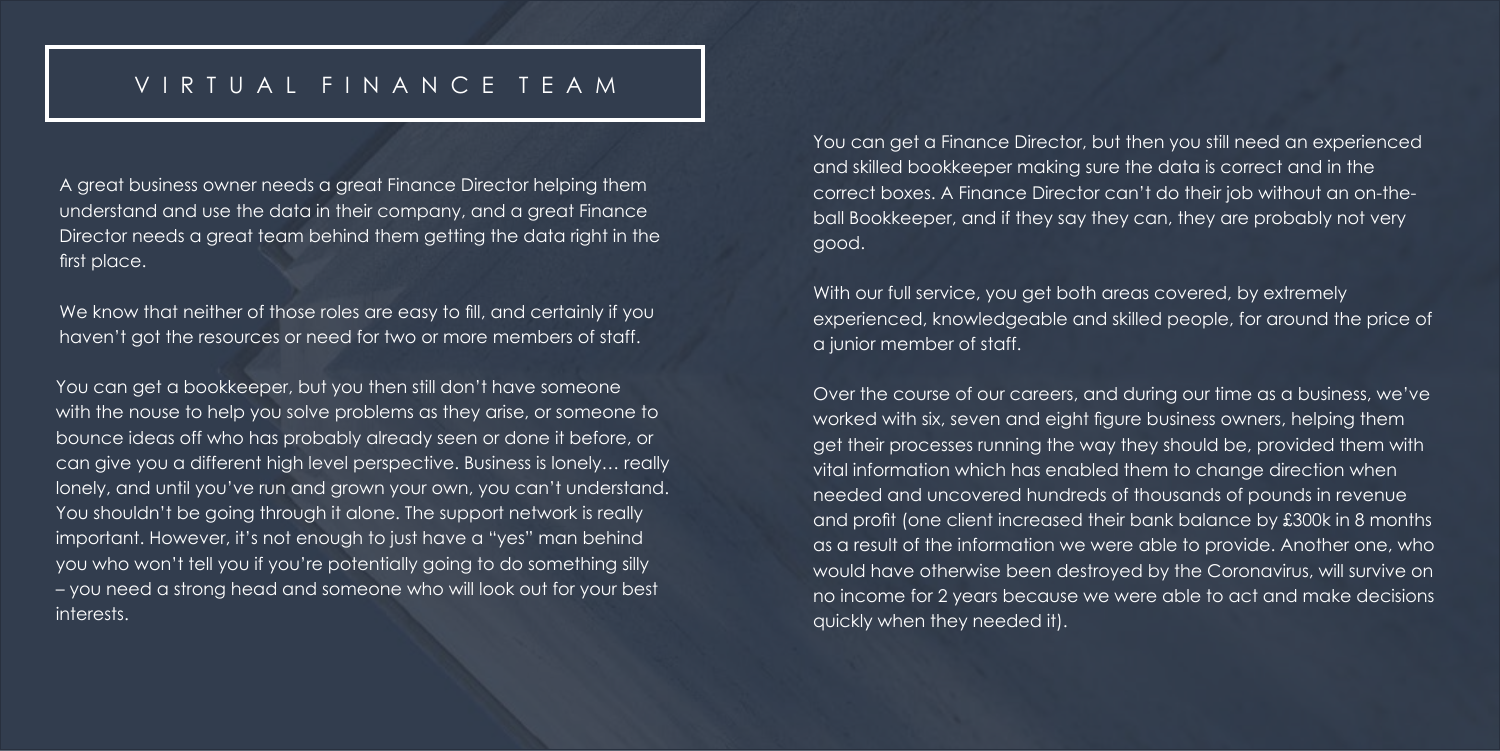## V I R T U A L F I N A N C E T E A M

C O N T I N U E D...

- Full day strategy and action plan meeting;
- Process reviews and improvements;
- P Budgets, forecasts & Key Performance Indicators (KPIs) setting and monitoring;
- Cost saving strategies;
- Cashflow forecasting;
- Monthly virtual business review meeting where we talk you through the numbers, what they're telling you and what you can do to improve your profitability and financial health;
- Monthly bookkeeping with data in the correct boxes so you can see where you are each month;
- A set of management accounts each month, in the format of your choosing;
- Consulting Calls with our highly skilled team, who will talk you through how to read your management accounts to enable you to make the right decisions at the right time;
- Managed Year-End process, ensuring your Accountant gets what they need to save you the most tax possible, or if you are missing an Accountant, we'll manage that too with one of our very skilled and fabulous partners (we recognise there are dedicated tax accountants who are better at it than us), but we know what to look for and we know some people who are amazing at it.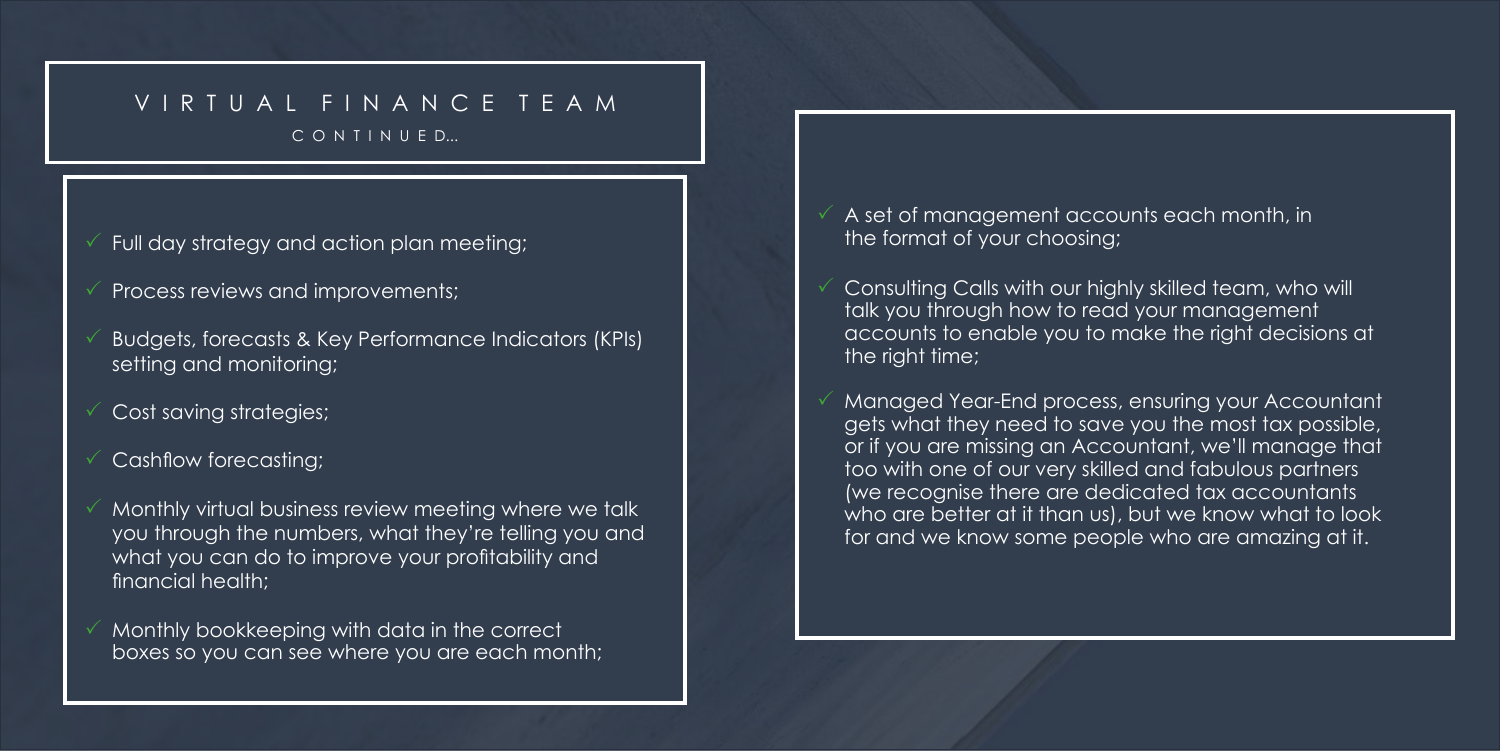## THE GROWTH METHOD

Without a solid system, results can be inconsistent.

We don't like inconsistency when it comes to getting results. That's why we've developed our very own system called the GROWTH method, which ensures results... every time.

The development of our system has come from years of experience in lots of different businesses of varying sizes and industries, dealing with the day to day challenges that occur, and in most cases, having to find a solution to them.

Our GROWTH method underpins everything we do, and is our surefire way of providing our clients with massive value, and improving their lives in terms of their business and them personally.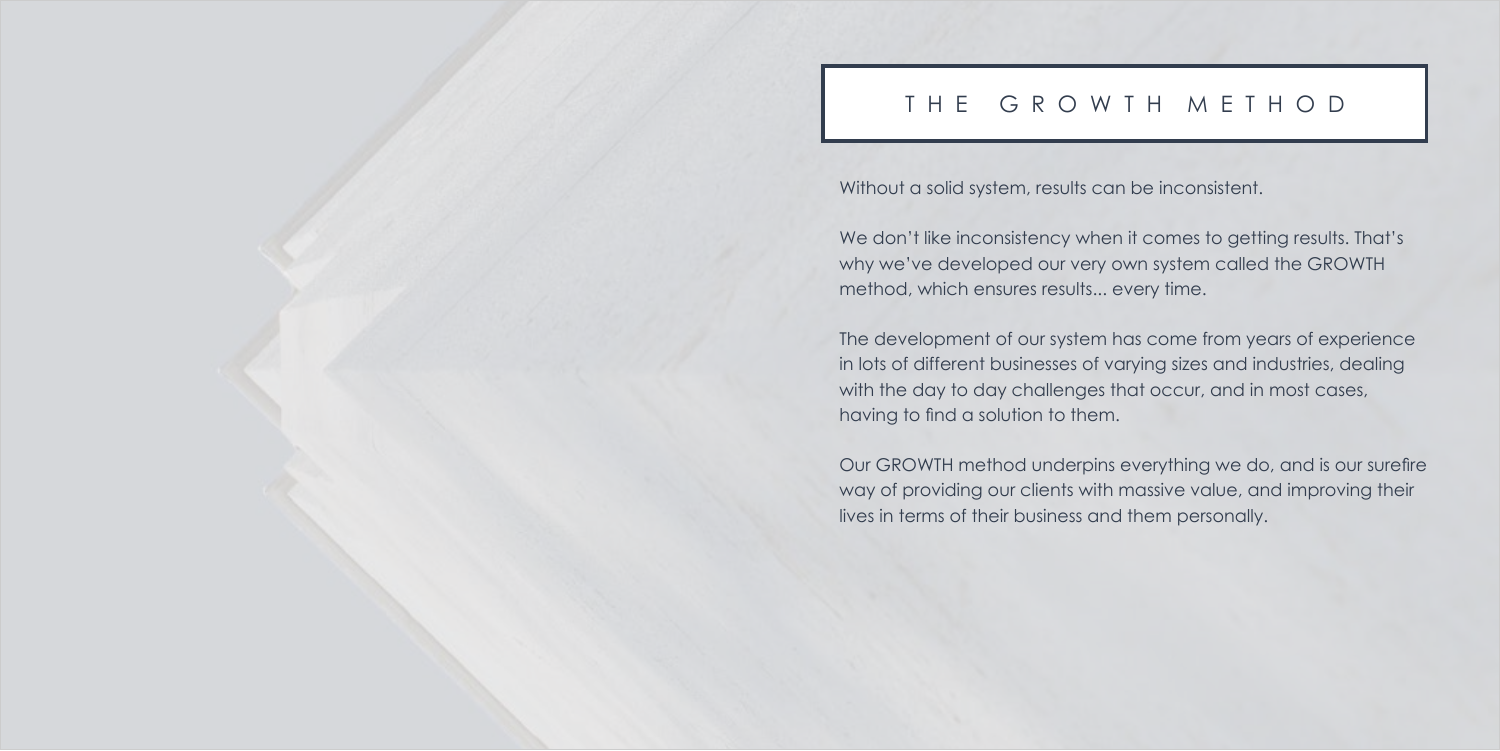## T H F G R O W T H M F T H O D

#### Step 1 - Goals

They say you should start with the end in mind. Different goals come with a different set of challenges and decisions that need to be made. For example, if your exit plan is to sell, you would structure and do things differently to if you just wanted to make a load of money and go on holiday to the Maldives every year.

We can't provide our signature value to you until we know what you want to achieve and when.

#### Step 4 - Wealth

The wealth of your business will directly effect the wealth of you. Many business owners think that to make more money they just need to sell more. However, if you're not making money as it is, all that happens are the numbers get bigger and, ergo, the problem gets bigger.

Our goal is to make you more money, and we're very good at it... simple as that.

## Step 2 - Revenue & Expenses

All of the previous steps are wrapped up to make your life better. A happy you means happy relationships, happy staff, happy customers and happy families.

Once we know where you're going, we need to know where you are now and what the gap looks like. Questions that need to be answered include: Are you making money? Which products or services are profitable? Who are your best customers and suppliers? Where are the cash leaks in the business that need to be plugged? What are your biggest risks?

#### Step 3 - Operations

The systems, processes and controls in your business are often the difference between happy staff and a happy you. Are you running efficiently and effectively through different areas of the organisation? Can you get the correct data and information you need, when you need it, where you need it? If you wanted to sell the business and step out of it tomorrow, or take a month off and travel the world, could you? If not, chances are there are some changes that need to be made.

#### Step 6 - Happiness

Unfortunately it is lonely at the top, and there is often no one to talk to, or bounce ideas off, who will give you an honest opinion. We often end up helping our clients with lots of issues that aren't always strictly financial or in some cases even business related, because generally we've seen it and probably had to fix it in a previous life, or even if they just need an ear at the end of the phone.

This is a partnership, and we take the "partner" bit very seriously, to the point where we end up being the Cornerstone that our clients rely on above all

else.

Step 5 - Time Virtually all business owners go into business for more freedom in one way or another... they want more holidays, more time with their families, more money to spend on things, more time to play golf etc etc. They don't want to be working all the time for the rest of their lives.

However, actually taking the plunge can be pretty eye opening! Suddenly the security of employment has gone and you need to get the cash coming in. So you just work all the time. Then you grow, take on staff and more work, and without steps 2 and 3 nailed, you just work even more. We've all been there. It's not good and all that happens is you get pulled from pillar to post, at work and at home, and you just end up exhausted.

We don't want that for you. We can help you stop it.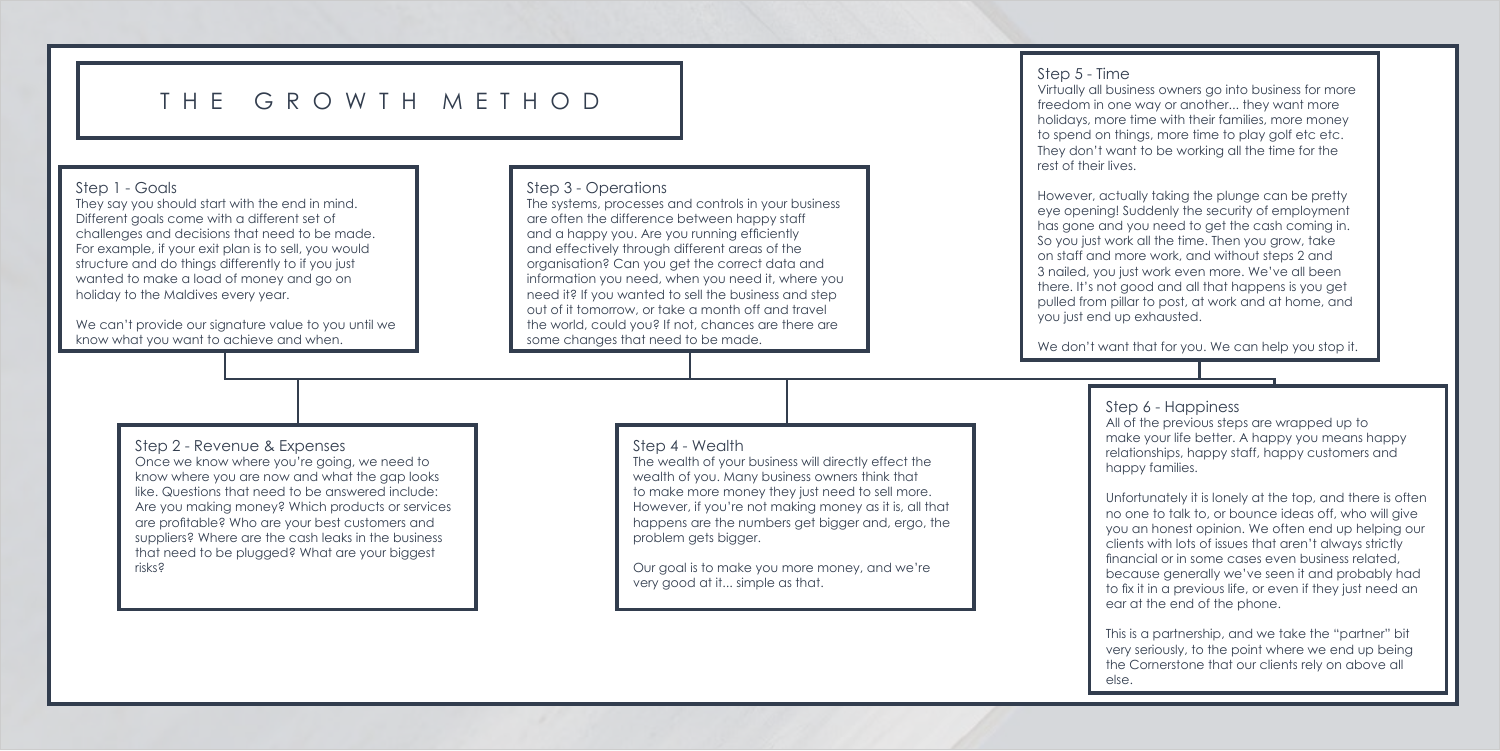### T H E T E A M



#### ANNIE THOMPSON CEO

Annie worked her way up from the bottom of the pile up to Finance Director level, running large teams of people in organisations such as Ipsos, DHL, Bizerba, and a Formula 3 race team.

She has turned around a number of finance teams, as well as been instrumental in the growth or increased profitability of multiple businesses.

She has a keen interest and a natural talent in the strategy side of things and is normally able to quickly get to the root of a problem.



#### NICK DHILLON Accountant

Nick is relatively new to the Accounting industry having spent the last decade running his own businesses.

## A R E Y O U R E A D Y T O T A K E Y O U R B U S I N E S S T O T H E N E X T L E V E L?

# GET IN TOUCH T O D A Y !

Nick has a keen eye for details and is a strategist by nature, as well as being an 'ideas man' within the business.

Nick is perhaps one of the sharpest tools in the box.

JULIE CORDEROY Management Accountant

Julie comes from the world of large corporations, with experience in the implementation and training of new systems, improving efficiency and developing various analytical models.

Julie is a stickler for detail, and has a vast amount of knowledge and experience in various accounting functions and across different sectors, including the oil, partyware, technology and home appliance industries.